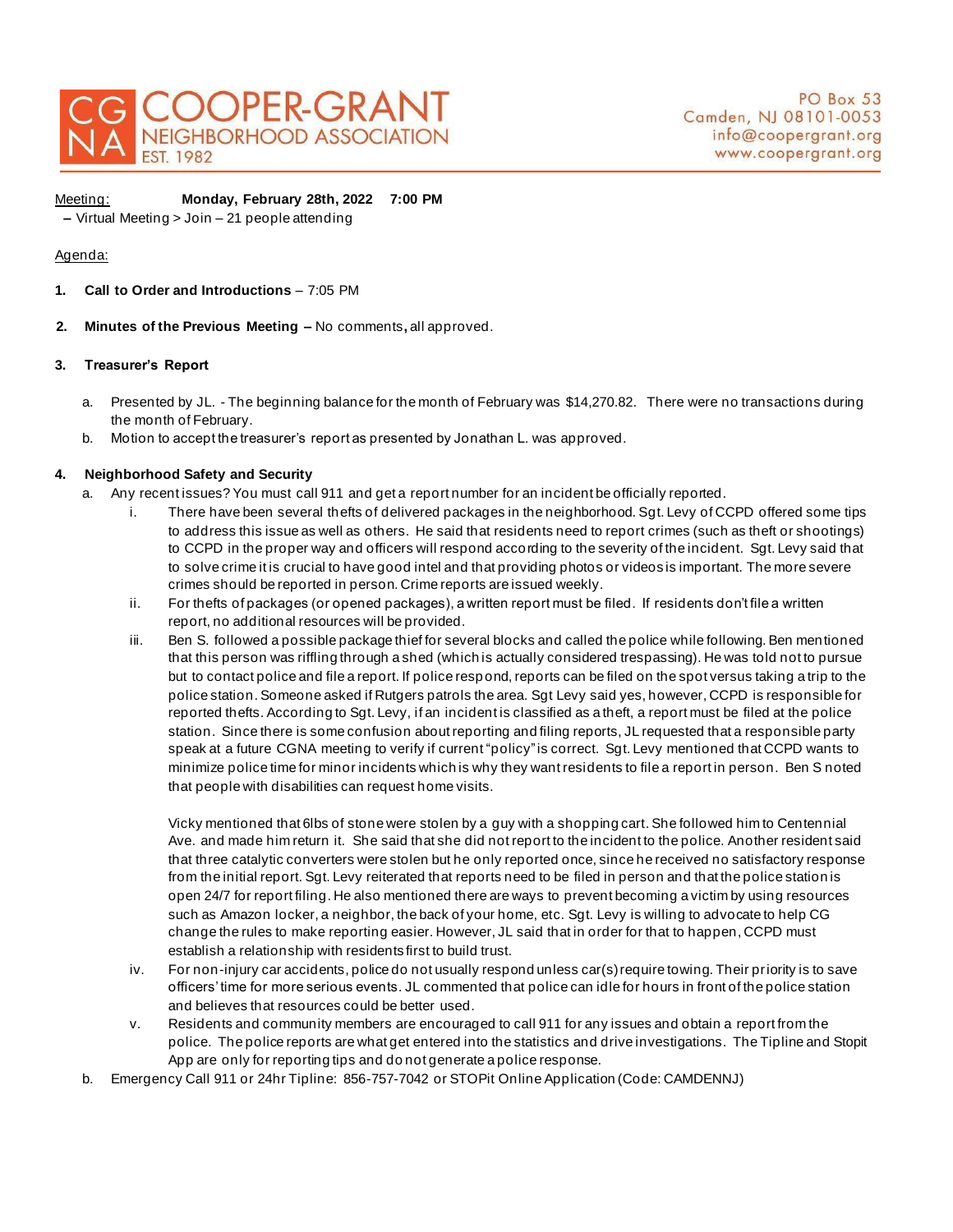## **5. Old Business**

- a. **Campbell's/Rutgers Field Progress** [Agreement](https://opramachine.com/request/28993/response/51674/attach/4/Use%20and%20Access%20Agreement%20Camden%20Athletic%20Fields%20FULLY%20EXECUTED.pdf?cookie_passthrough=1) **>** The agreement has been signed that allows public open access to the track and field from dawn to dusk (no update on the ball field). CCPD will provide security and Camden city residents can reserve and rent space for events.
- b. **Purple Air Monitor Crowdsource Project** <https://map.purpleair.com/> **>**This a crowd source project where people put up air monitors to record the air quality in the area. CGNA purchased five monitors that are being spread throughout the city. CG may supply monitors to local businesses to expand areas being monitored. Camden's Special Services Division (SSD) HQ is also being considered for a monitor. Camden for Clean Air sends out e-mails to the owners of the monitors to alert them of air quality spikes. It also takes other readings (temperature, humidity, etc.). These air monitors are all over the country. Air quality is the number one contributor to shortening life expectancy. Residents can call 1-877- WARNDEP to report any unusual smells/air quality issues in the area. We are fortunate to have an office in Camden, that can do a scene response if needed.
- c. **Linden and Point Street Tree Planting Project April 30th and May 7th >** NJTF provides trees and tools and asks the residents to attend a tree-keeper meeting to learn about tree care as well as caring for the trees for 2 years. Fifty trees are slated to be replaced in CG including those that were destroyed by the a sh borer insect on Point and Linden streets. Residents interested in tree replacement must provide contact information. Renters need permission from the property owner. Dirt for the trees will be out-sourced from the DCCB. Ms. Meredith Pichini and some CG residents went door-todoor to gather signatures. Twelve signatures have been gathered to date, far short of the number required to plant 50 trees. Planting dates are scheduled for April 30th and May 7th.

## **6. New Business**

- d. **EMR Incident Impact 1 year later> Mike Morgan**. Mike discussed a major fire at an EMR scrap metal facility in the Waterfront South Community and EMR's lack of communication with the community. EMR made several promise including reducing the size of the fluff piles. EMR held a public meeting but refused to share meeting info such as presentation slides and WS viewed this as a lack of transparency with the community. There was a small fire in late February at the WS facility and another significant one at a facility in Newark that took 2 days to extinguish. WS sent a letter to EMR requesting information but did not receive a response. Ms. Stacey Pierce, Director of Civic Engagement/EMR said that she did not know what caused the fire. She said that she had complied a list of questions and forwarded them to the pertinent responders. Their questions are still being answered. She also said that her coworker, Carlos had submitted some additional questions (which may slow the progress even more). Ms. Pierce said that she was unsure about how to get the word out and did not want CGNA/Waterfront South to think that EMR was unconcerned. Ms. Pierce also noted as per the CO, EMR was not expanding their facility. JL asked about the vegetative buffer that was supposed to be put in place. Currently there are a number of trailers parked around the perimeter which is illegal. Ms. Pierce responded that she is working with the NJ Tree Foundation. SShe di dnot believe thst the trailrs parked along the perimeter were illegally psrked. JL mentioned the \$260M credit EMR received a portion of which could be used for the vegetation versus the NJTF which is funded with grants. Motion to submit questions to EMR carried, no abstentions.
- e. [LNG Gibbstown Plant/](https://www.foodandwaterwatch.org/wp-content/uploads/2021/09/FS_2108_GibbstownNewFortress-WEB.pdf)**Rail Car Path Through Camden- Food and Water Watch >** Noa Gordon-Guterman. LNG proposes to run railcars through Camden to transport natural gas to their Gibbstown plant. Transporting gas can be very dangerous and these cars will run through residential areas that include schools. Risks involved in the transport of the gas include hazardous emissions and potential accidents such as explosions. Project has not started because LNG must build a new terminal to accommodate the railcars. Food and Water Watch is pressuring Governor Murph to stand by his climate commitment and not support the project. This project will not create all of the new jobs as promised. Food and Water Watch is asking groups to sign a letter for the governor to stop the issuance of a permit. The signed petition is due by the end of the 1<sup>st</sup> week in March. Jonathan L made a motion for CGNA to sign the petition. Motion carried with one abstention by Sonia Morales.
- f. **Community Solar and Resiliency Hub Project Discussion >**Working with a few Rutgers professors on a community solar and resiliency hub in or near campus. Details to come.
- g. **CSSD** Ray Romano is the new manager of the Camden Special Services District (SSD). His staff wear yellow jackets as they pick up leaves and trash to make our city cleaner. There is a KYW news article entitled "Yellow Jackets Making Waves." You can reach out to them via phone (856) 579-3389, Facebook, Instagram, LinkedIn or email,